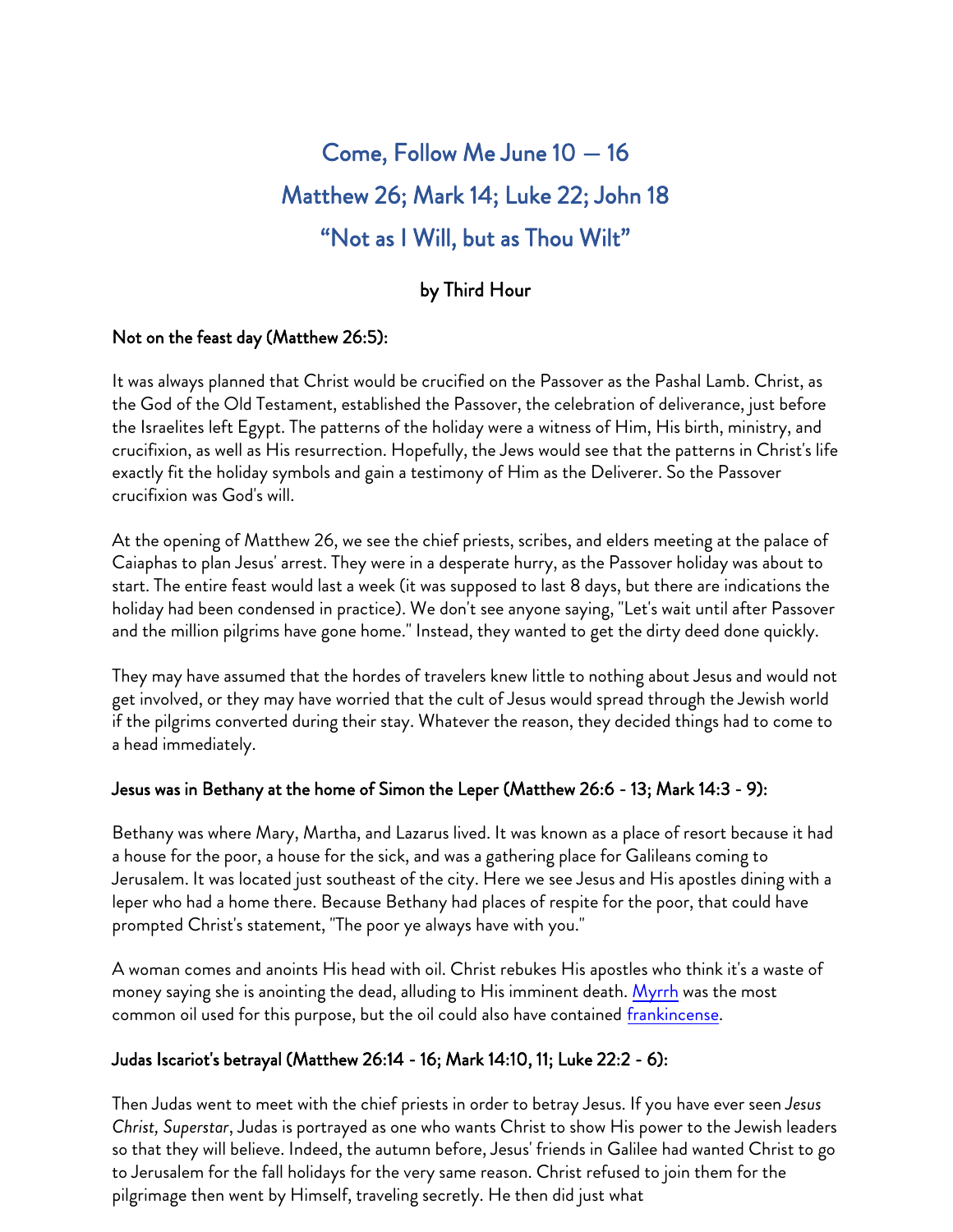they had hoped, interrupting the water libation and lamp lighting at the temple to testify of Himself.

But Judas had no such ideas. He wilfully betrayed the Christ, having been tempted and turned by Satan. He could be, therefore, a Son of Perdition. Since the apostles had not yet received the Holy Ghost, there is a chance he avoided that fate, but it's slim. After Christ's crucifixion, he committed suicide.

### Christ holds a Passover feast with His apostles (Matthew 26:17 - 29; Luke 22:7 - 20):



The Jews had been celebrating the Passover as their biggest holiday of the year since their departure from Egypt as the 12 Tribes of Israel. There were notable exceptions that showed how much trouble they had staying faithful. When Hezekiah ruled Judea it had been 250 years since the Passover had been celebrated nationally. When he reinstituted the holiday many in Judea laughed at him.

The Passover feast is highly symbolic. The unleavened bread represented Messiah and had to be pierced and striped to keep from rising. During the feast, it is broken and blessed and then hidden away, later to be resurrected, blessed and passed again. The lamb, of course, also represented Messiah, and everyone present was required to partake of it. But after the destruction of the temple, the bread took on that role completely.

For generations, the Israelites had partaken of the Passover symbols looking forward to Messiah to come. When Jesus passed the unleavened bread to His apostles, they understood when He said that from now on they should do this in remembrance of Him.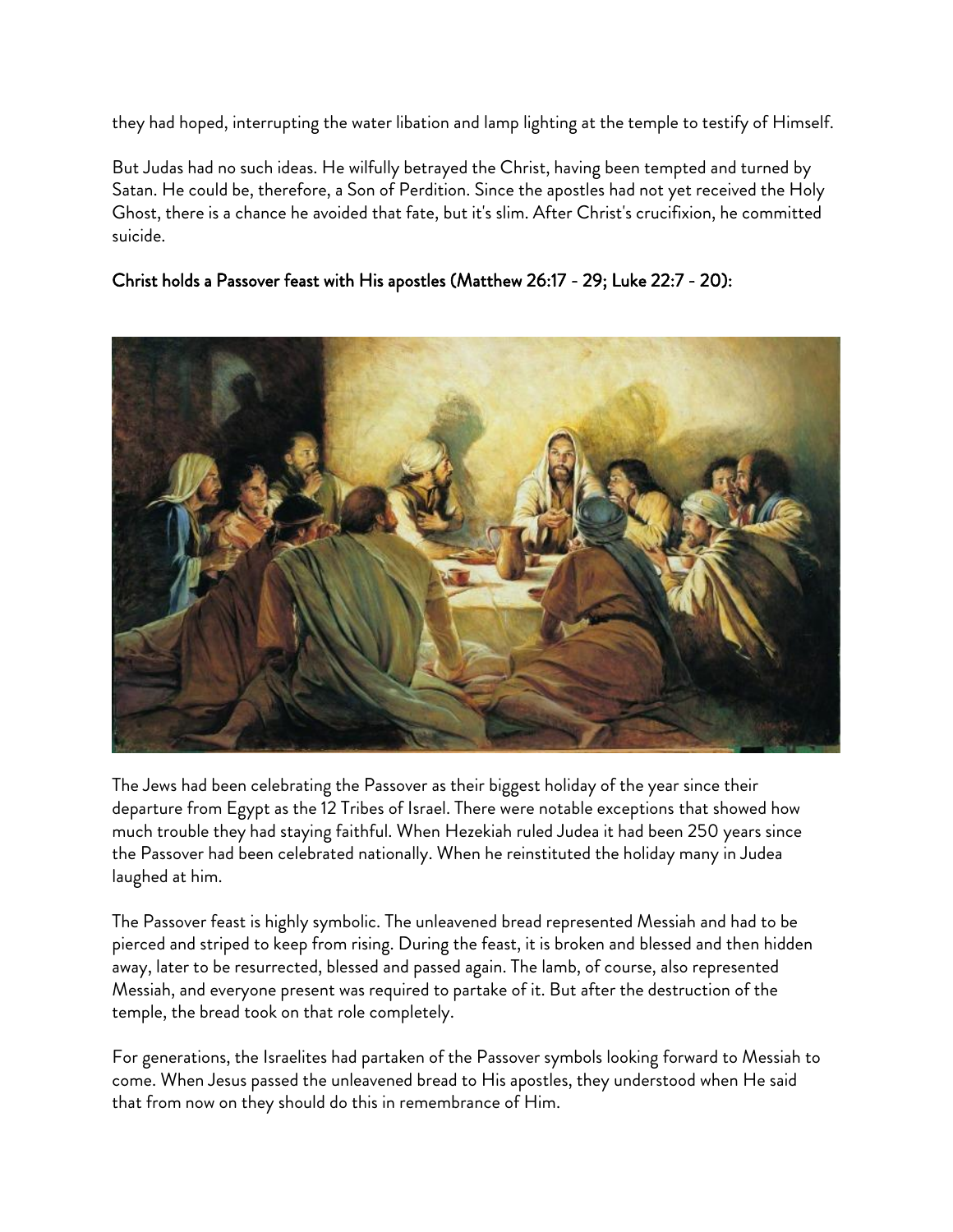#### Christ did not partake (Matthew 26:26 - 29; Mark 14:21 - 25; Luke 22:7 - 20):

The fact that Christ did not partake is very important. Look at what He says regarding the wine:

But I say unto you, I will not drink henceforth of this fruit of the vine, until that day when I drink it new with you in my Father's kingdom.

Christ is talking about God's kingdom on earth. Note that He never partook of the sacrament when He ministered to the Book of Mormon peoples, either. But in the Doctrine and Covenants, Section [27, verses 5 - 18, He does tell us when](https://www.churchofjesuschrist.org/study/scriptures/dc-testament/dc/27?lang=eng) and where He will partake, and it's pretty exciting. This is the huge, holy convocation at Adam-ondi-Ahman, and Christ names many of the prophets who will attend. But He also indicates who else will attend — "all those whom my Father hath given me out of the world." At this culminating event, Father Adam will turn over the keys of all dispensations to Christ.

#### All shall be offended (Matthew 26:31; Mark 14:27 - 31):

Christ is the Good Shepherd. That the shepherd was killed surprised and upset many who believed in Him as the divine Son of God. When He was killed, the sheep scattered out of fear and the danger of persecution continued with them until Rome became a Christian empire hundreds of years later.

As it says in Matthew 26:56, when Jesus was arrested, "Then all the disciples forsook him, and fled."

#### Peter's denial (Matthew 26:33 - 35; Luke 22:54 - 62):

The apostles all say they would never be offended, but Christ predicts Peter's denial, which was the momentary scattering of the entire flock until they could regather in secret. Until the resurrected Christ returned to them, everything was in disarray and dangerous confusion.

#### Christ began to be sorrowful and very heavy (Matthew 26:36 - 46; Mark 14:33 - 35; Luke 22:39 - 46):

Christ's suffering in Gethsemane actually overtook Him. He was on His way there to suffer but was reticent and unsure. Certainly, it was the divine will of God that the apostles could not stay awake. Although Christ was comforted by an angel, this was not an event the apostles were prepared to witness. We spend our lifetimes trying to understand the suffering of Christ and all the myriad blessings of His atonement.

Watch this video of Christ's suffering in Gethsemane.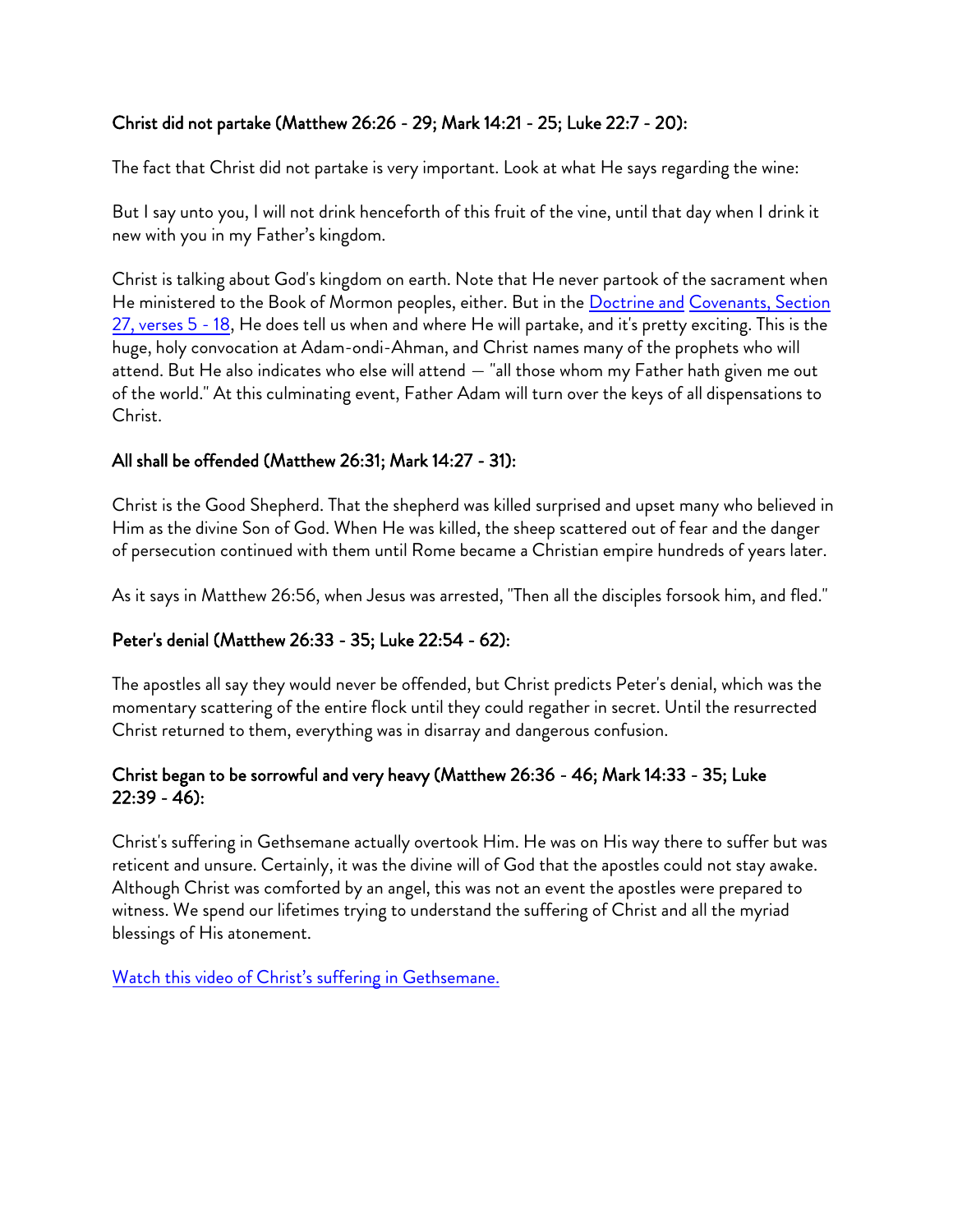#### The illegal trial of Jesus Christ (Matthew 26:57 - 68; Mark 14:53 - 65; Luke 22:66 -71; John 18:12 - 28):

The Law of Moses includes many rules of law for guiding a fair trial. Here are a few. Scholars say Jesus' trial broke at least 18 of the laws.

- The testimony of an accomplice is not allowed. Therefore, Judas could not accuse or witness against Christ.
- The accused cannot be questioned by a private individual. Christ was taken to Annas (Caiaphus' father-in-law and the former high priest) and then Caiaphas.
- No legal proceedings could take place at night.
- The Sanhedrin (Jewish judges) could not bring charges. Witnesses had to do that. But indeed, the Sanhedrin brought charges. Then they sought for and brought in false witnesses.
- Capital offenses could not be tried on a preparation day for a Sabbath or high holy day.
- Capital trials had to last more than one day to allow for great consideration on the part of the judges.
- There had to be two or three agreeing witnesses and they had to cast the first stones at the criminal. If witnesses were untruthful, they were to receive the same punishment themselves.
- The accused had to have a "friend in court" to defend him.
- No one can accuse himself. Jesus agreed that He was/is who He claimed to be.
- The high priest is not allowed to grandstand. Caiaphas rent his clothes and accused Christ of blasphemy.
- The accused must be given ample time to defend himself of any accusations.
- If in a capital crime court the decision is unanimous against the accused, the case is actually thrown out. Any members of the Sanhedrin who may have defended Christ were not invited to this court session. The court found unanimously against Jesus, so He should have walked free.
- The trial was held at Caiaphas' palace instead of at the proper court. The next morning part of the Sanhedrin convened at the proper place to make things look legal.
- Any sort of bribery disqualifies a member of the court. The court bribed Judas to turn on Christ.
- The judges are not allowed to assault the accused.
- When the Sanhedrin took Jesus before Pilate hoping for a death sentence to be carried out according to Roman law, they changed the charges from blasphemy to treason, illegal under the Law of Moses.

## **T**he people choose Barabbas instead of Jesus (John 18:39, 40):

Pilate followed tradition in releasing a prisoner before the high holy convocation. He gave "the people" a choice between Jesus and Barabbas. Ironically, "barabbas" in Hebrew means "honored son of the father." Don't assume that the crowd was made up of all sorts of Jews, but assume that nearly all were the paid, bribed cronies of Caiaphas and his cohorts.

Through the centuries, people have persecuted the Jews for being Christ-killers, which thing has been sensationally unjust. The scriptures themselves may have been altered to be as anti-Semitic as possible during Roman times and even thereafter.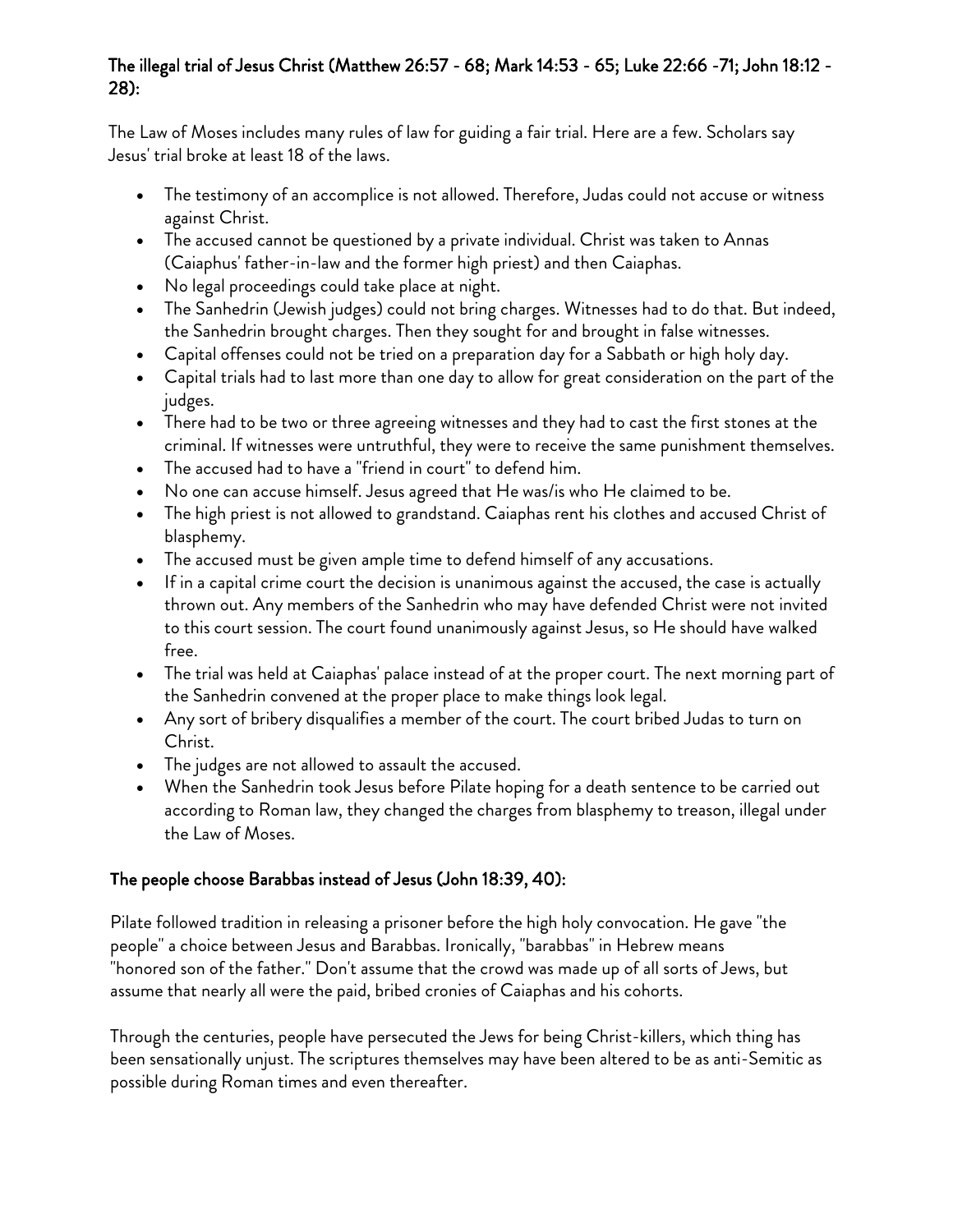# Symbols of the Sacrament

Color in each picture and draw a line to the phrase it symbolizes during the ordinance of the sacrament.













Christ's bodily suffering

Christ's sacrifice being offered to us

Remembering the body of Jesus Christ

Remembering that Christ's blood was shed for us

Humility (submitting to God's will)

Purity